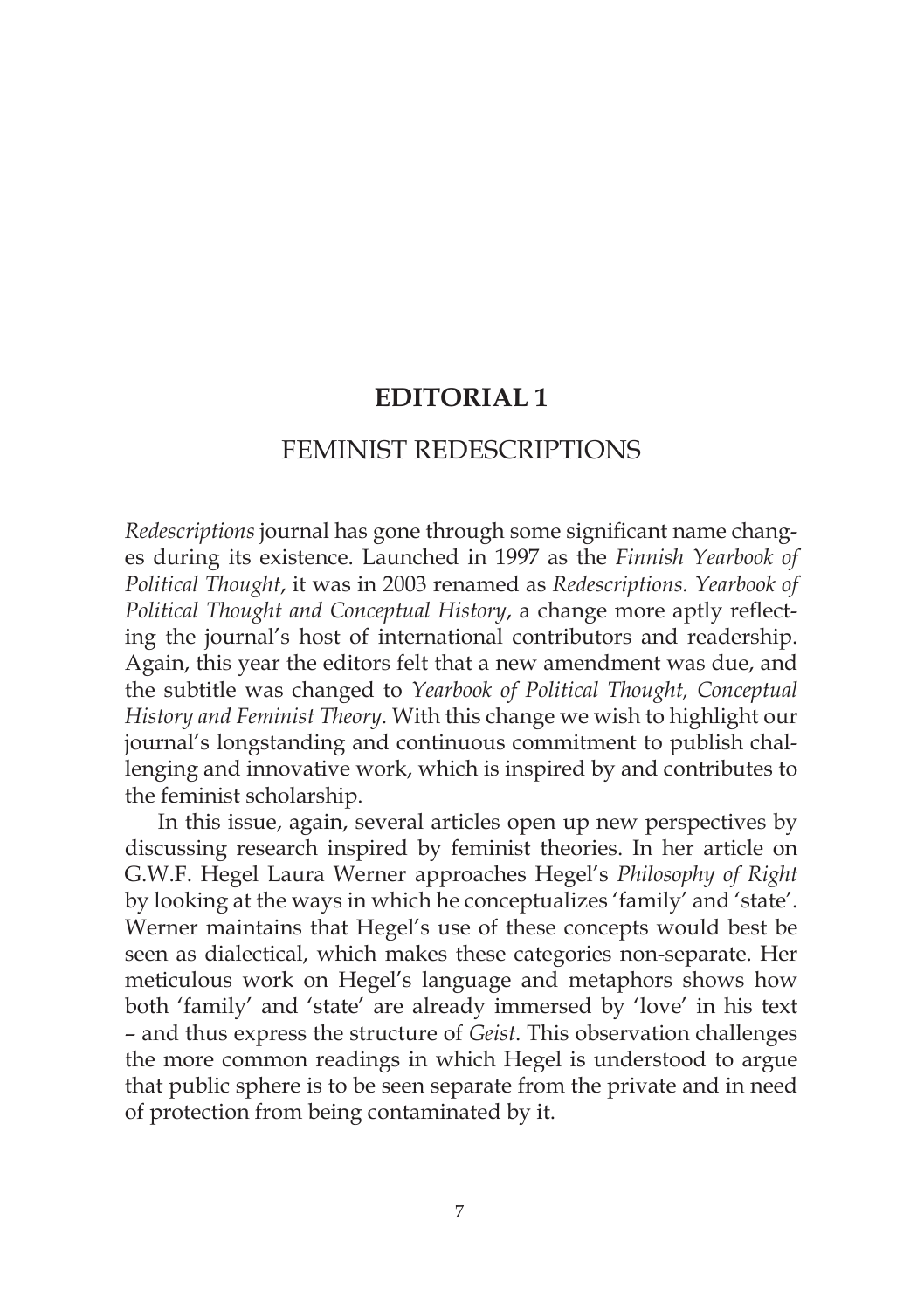#### **EDITORIAL 1**

As Werner shows, within Hegel's dialectical framework state divides itself first into family and civil society, two institutions functioning under opposing principles (substantial, necessary, communal vs. abstract, arbitrary, individualist), and then unifies them again under its concept. Taking his dialectics seriously makes it possible for Werner to look at, for instance, Hegel's treatment of divorce from an angle which allows her to notice an analogous discussion of the possible dissolution of the state.

Hegel's conceptual scheme of social and political life is based on the idea that people become themselves fully only by becoming a part of a relation, whether that is a family member or a citizen. To enter such a relation is thus an "ethical duty" and a manifestation of ethical spirit, or love. Thus, for Hegel family and state are analogous in structure, yet they are understood to have a different basis in feeling and law, respectively. However, as Werner argues, the way he treats patriotism in his texts suggests that patriotism and *politische Gesinnung* perform the same emotional function in the state as love does in marriage. It remains to be seen whether the affective turn, already strong in media studies, is about to take political sciences by surprise with a little help from Hegel scholars, otherwise committed to strict conceptual work.

Patriotism and ethical duty are also underlying, yet problematized, currents in the article by Mikako Iwatake. She looks at both the parallels of the Japanese and the Finnish women's history and the dissimilarities in their respective writing of history. Iwatake takes the colonialist and imperialist past of Japan between the 1860s and 1945 as her starting point. This past, marked by long wars and militarization, was radically disrupted after 1945, when Japan was turned into a non-militarist state. As she argues, a similar break is not evident in the way the Finns understand the nature of their state, irrespective of the fact that both countries were part of the Axis powers together with national socialist Germany during World War II. She substantiates this claim by having a closer look at the ways in which historical knowledge about women's war time efforts has been produced and reproduced.

Recent Japanese scholarship has paid particular attention to the modes of violence inflicted by a colonial state, in which women eagerly participated during the war. Women were not only fulfilling their duty in sustaining a disciplined home front, but seized also pos-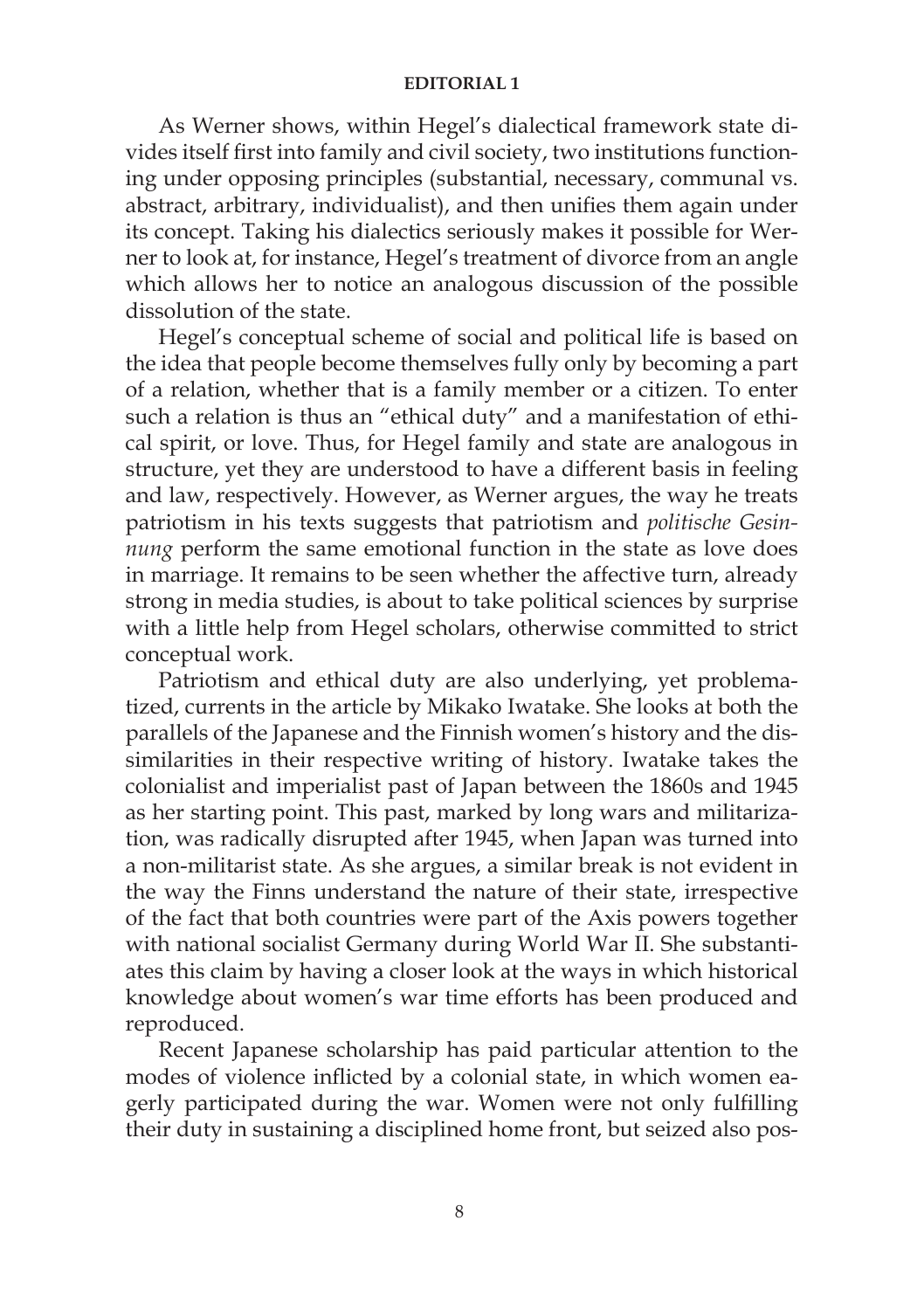#### **TUULA JUVONEN**

sibilities for obtaining higher social status and political rights in war collaboration. Women's complicity was also sustained by a conceptual construction of "good wife, wise mother", an ideology derived from Jean-Jacques Rousseau's and Hegel's thoughts and transmitted to and from Japan through colonial modernity. Moreover, women's cooperation in orientalizing Chinese and Korean women effectively helped to sustain a fatal distinction between "our" women in need of protection and the "others".

Similarly, also in Finland women organized to participate actively in the war efforts, and *yhteiskunnallinen äitiys* ("societal motherhood"), a parallel concept to "good wife, wise mother", existed to support women's active participation in warfare, even if Finnish women already had gained political rights, and there were therefore fewer rewards for them to attain. It can even be maintained that Karelia and Karelian women were, in post-colonial terms, made into the Finnish "Orient". Nevertheless, as Iwatake observes, unlike their Japanese colleagues, Finnish scholars have not taken up such tendencies critically.

Hence, in her article Iwatake raises the question about the conceptual moves and narrative structures *not* undertaken or applied by Finnish scholars in regard to writing women's history. She argues that as they remain too comfortably embedded in liberal feminist tradition, the familiar conceptualization of the Finnish state as women friendly remains inviolable. Likewise, the discussion about women's war collaboration cannot be effectively politicized, but remains problematically laudatory.

At the end of her article Iwatake suggest that one of the marked differences between Japan and Finland is that although Japan can be perceived as a more male-centered society, Finland strikes one as more heterosexist. Whereas heterosexism inevitably addresses men and women alike (although not as alike), patriarchal structures ask for and necessitate more radical responses, particularly from women. One hopes that in the future there will be an increase in the number of works that discuss in detail the ways in which this kind of analytical distinction between gender and sexuality could be made useful in analyses about the contextual structuring of political concepts.

Whereas Iwatake speaks for the necessity of politicizing academic history writing, Matti Hyvärinen, for his part, takes a look at a literary text about future. Interestingly enough, also Kazuo Ishiguro's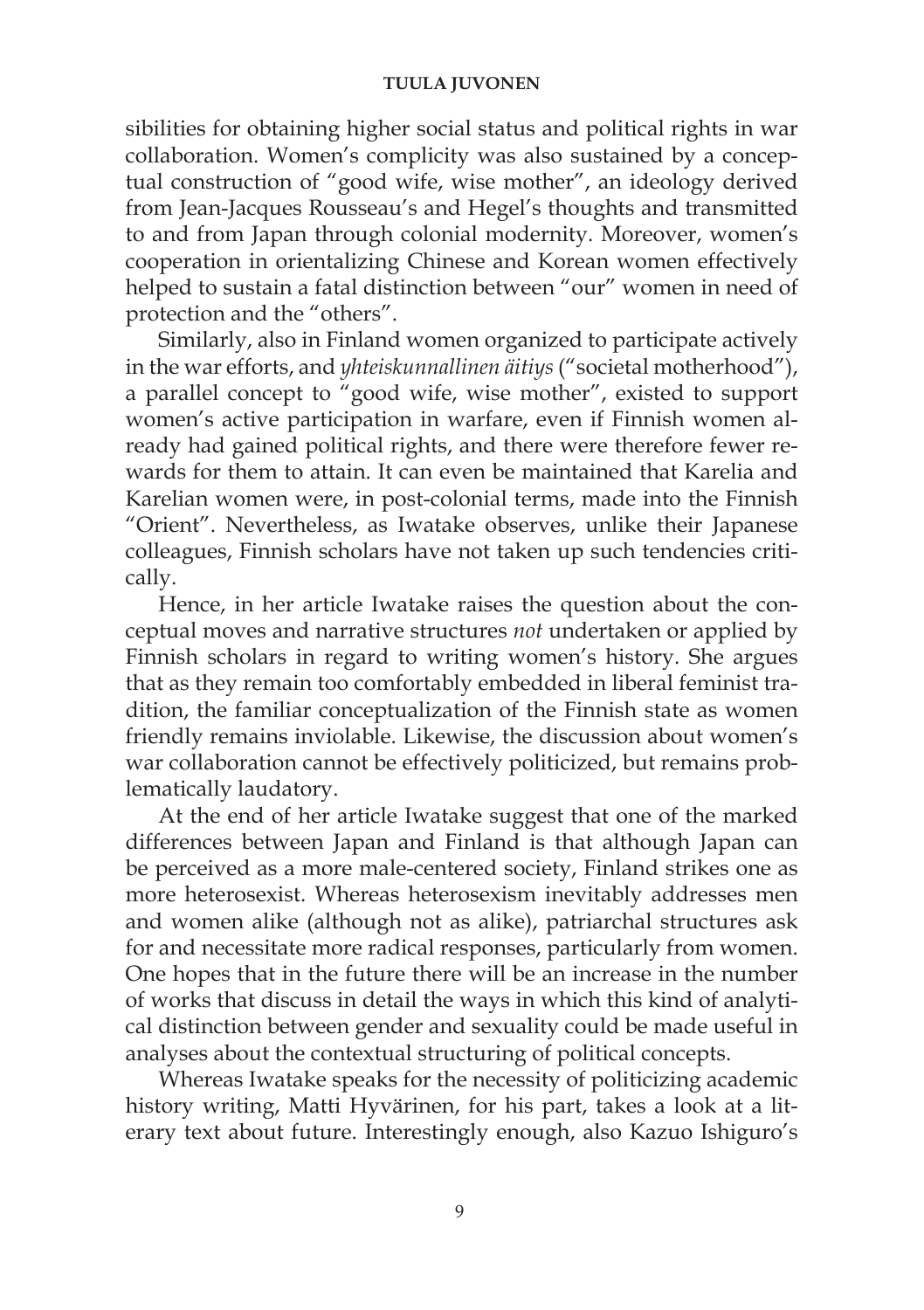#### **EDITORIAL 1**

novel *Never Let Me Go* takes up questions of love, duty, and othering. Hyvärinen takes this novel as a possibility for exploring the political relevance of the use of narratological distinctions such as the narrator, the implied author, the situation of narration and the narrative audience.

As Hyvärinen shows, the character-bound narration of Kathy H. in *Never Let Me Go* is one that actually disregards the actual reader, since the narrative audience is located in the story-world, which seems to follow its own rules, unfamiliar to the reader. This means that while the reader gets to hear the story, at the same time she is left in the dark. Yet, the same applies to the young people told about in the story, who are given only limited information about their already planned future. This means that while they know something about their upcoming duties, they simultaneously cannot really believe the fragments they have learnt. This oscillation between knowing and not-knowing effectively sustains the wishful paranoid reality of their youth spent in a well-sheltered boarding school.

The narration also makes evident the gap between the good intentions of the boarding school principal, who at the same time nevertheless fully subscribes to the existing circumstances and thus remains blind to the actual outcome of her deeds. She is convinced that acting on behalf of the students as a benefactor is better than informing them about their future or granting them the right to have bodily self-determination. But even Kathy H. is read by Hyvärinen as a selective narrator, whose politics are shown in how she chooses to tell her story to her listeners. Also here the uncomfortable question of complicity is raised, now in relation to the ideology of the boarding school and what it stands for.

As the reader gradually starts to get a full picture about the pressing circumstances the young people are at, she is surprised by how the story fails the more conventional expectations of turning into an emancipatory narrative or a *Bildungsroman*. Instead, it gives the reader a good look at the general horror before difference – and could thus, as I would like to add, be very well be read as a queer narrative, considering the way it raises issues about vulnerability, restricted bodily self-determination and a future without one in a world that is made on the orders of somebody else.